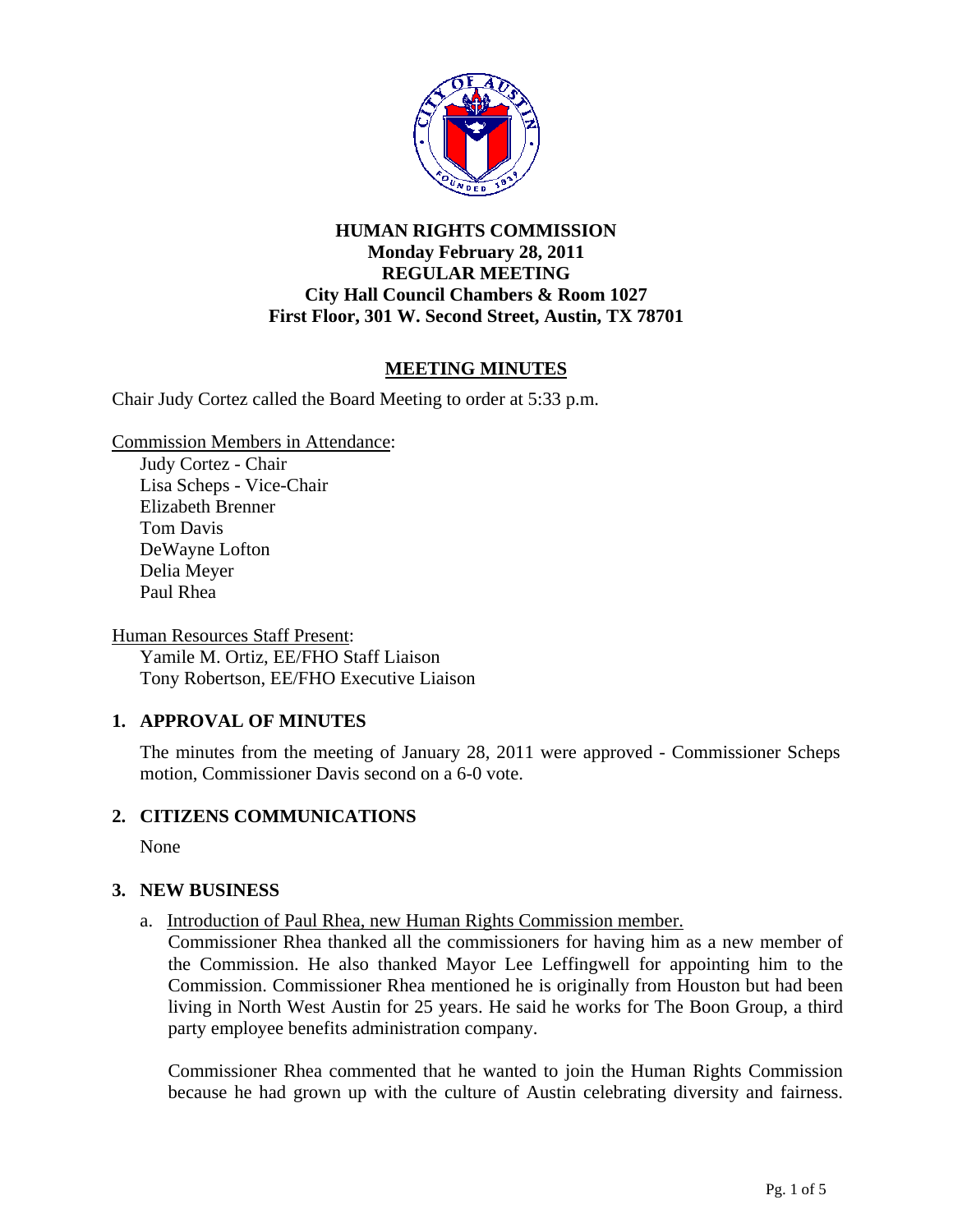Commissioner Rhea also stated that Austin has a good reputation as a friendly city to all cultural groups and being part of this commission can help to maintain this reputation across Texas and in the United States.

After his introduction all commissioners congratulated and welcomed Commissioner Rhea.

### b. Presentation by the Witness to Innocence, the Campaign to End the Death Penalty CEDP, and/or the Texas Moratorium Members.

Commissioner Meyer introduced the speakers, from Texas Moratorium Network, Allison Dieter and Scott Cobb; from Witness to Innocence, Hooman Hedayati; from Campaign to End Death Penalty, Lily Hughes, and from the public, Delia Perez Meyer.

Ms. Perez Meyer: spoke of behalf her Brother Louis Castro Perez's case of innocence, who was falsely accused and wrongfully convicted of a triple homicide in South Austin on September 10, 1998. She commented that the capital punishment system is fraught with errors and that is unnecessary because it is violent and inhumane. She mentioned that the death penalty should be abolished.

Ms. Perez Meyer said that her brother Louis Castro Perez has been in on death row for 13 years and she stated the details of the terrible homicide and the mistakes made, like the fact his finger prints were not found on a murder weapon. She said her brothers' case is in the federal courts and he has a new lawyer. She mentioned that 150 exonerates have survived.

Ms. Perez Meyer thanked the commissioners for the support given because they had passed several anti death penalty resolutions and now is time for the Austin City Council to work together with our legislators to let them know we not longer need the death penalty in Texas.

Mr. Hedayati: Texas field organizer for Witness to Innocence explained that his group is the Nation's only organization to support the death row survivors and their families. This organization challenges the American public to see the problems of a fatality flawed criminal justice system that sends innocent people to die. He added that the Witness to Innocence brings a human face to the death penalty that no one else can.

Mr. Hedayati apologized on behalf of the absence of Clarence Brandley who was exonerated and was invited to speak to the commission and the public, but due to a health condition he could not attend. Mr. Brandley lives in Conroe Texas and he advocates for abolition of the death penalty by telling his story of racial bigotry and the unfair conviction of a crime he did not commit.

Mr. Hedayati commented that Clarence Brandley spent 9 years, 5 months and 23 days in prison and he is one of the 137 exonerated in the country. He mentioned a few more exonerated individuals like Anthony Graves who was on death row since 1994 and was one of the 12 exonerated in Texas who was released in October 2010. The exoneration of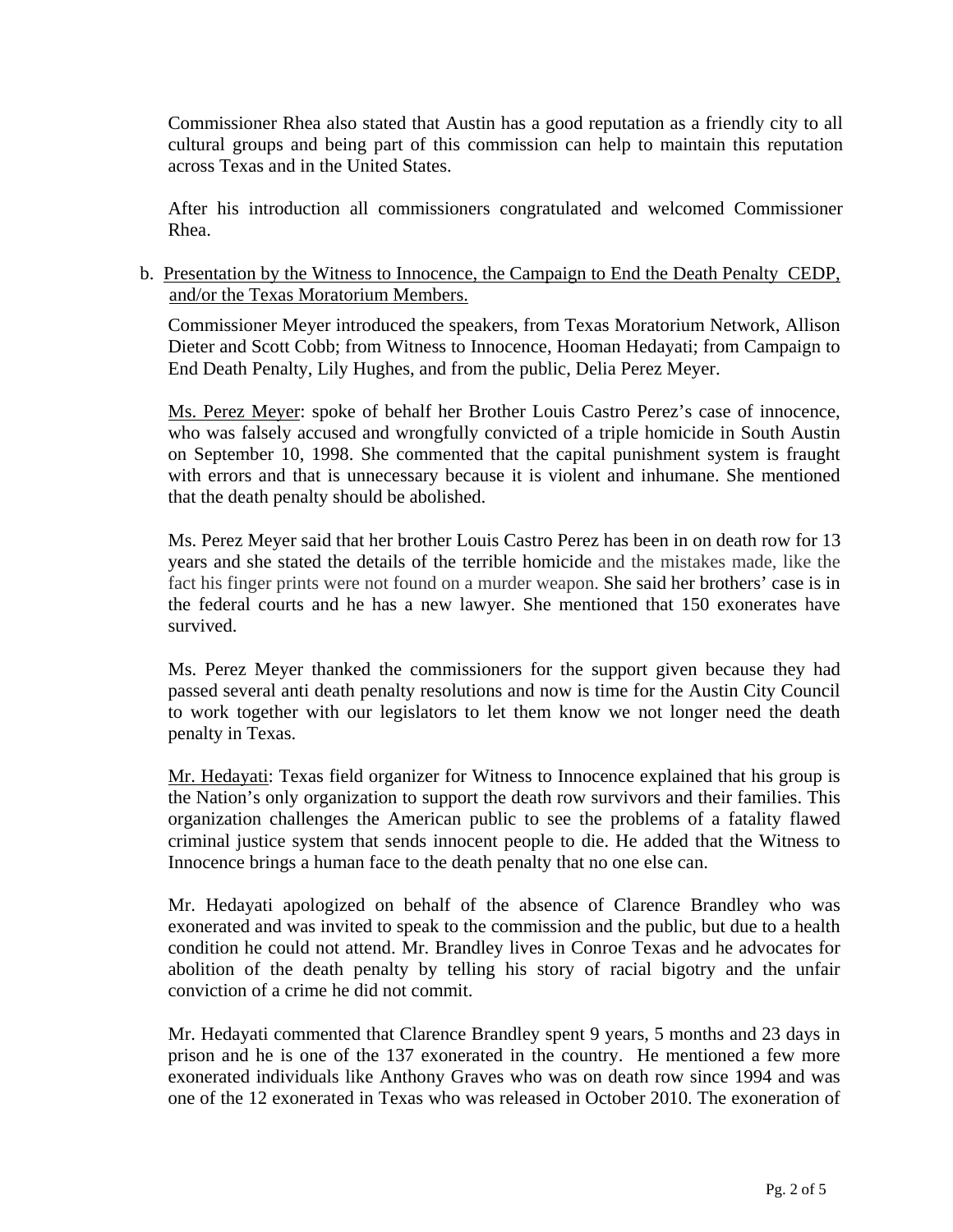Robert Springsteen, he was released from death row in 2009 for the conviction of the murderers of the Austin yogurt shop in 1991. Cameron Willingham was proven innocent and also was exonerated in December 2004 after being executed in February 2004. Mr. Hedayati stated because of the wrongful convictions the local taxpayers had to pay over 14 million dollars in 3 lawsuits in 2003 and taxes for 2000 were increased to prosecute capital punishment cases.

Mr. Hedayati ended his presentation by saying that on behalf of Clarence Brandley and members of the Witness to Innocence around the country and in Texas, we are asking the Commissioners to vote in favor of abolishing death penalty and recommend the City of Austin adopt a resolution calling for a Moratorium on Death Penalty. In addition he recommended the City Council to do the same.

Mr. Scott Cobb: President of the Texas Moratorium Network; he talked about the time he was before the Commission in 2005 and 2009 when the commission passed the resolution calling for the Moratorium on Executions in Texas. He also stated on 2007 the Commission passed one resolution on the Abolition on Death Penalty.

Mr. Cobb commented that since those times the Austin City Councils and Texas Legislatures have not taken action on the death penalty. Mr. Cobb ended his presentation asking the Commissioners to talk with the District Attorney to review the last resolution. He added we need to educate every one that we are taking the position to investigate, to acknowledge the problem and get solutions.

Commissioners Scheps and Commissioner Davis commented that the resolution needs to be one page prior to presenting it to the council members. Additionally the resolution needs to have more information on the financial impact and the reasons to pass.

Ms. Hughes: Member for the Campaign to End Death Penalty explained this is a national organization dedicated to the grassroots struggle for abolition of the death penalty. Ms. Hughes suggested the money used for capital punishment can be used in education and outreach to work on prevention of crime and poverty.

Ms. Hughes commented the resolution the Commission passed last year was great however the cost impact will make a difference with the new version that is coming up. Once the revisions are made the Austin City Council and the County Commissioners can make a recommendation which will put pressure on the District Attorney's Office not to seek the death penalty in capital cases.

Ms. Hughes ended her presentation saying the group Campaign to End Death Penalty does a lot of advocacy around individual cases in the community.

Commissioner Meyer mentioned that Allison Dieter, a Member of the Texas Moratorium Network was unable to speak but she provided two articles from the Justice Project on Convicting Innocent explaining how Jurors deserve the most reliable evidence and the list of the Texas DNA Exonerated.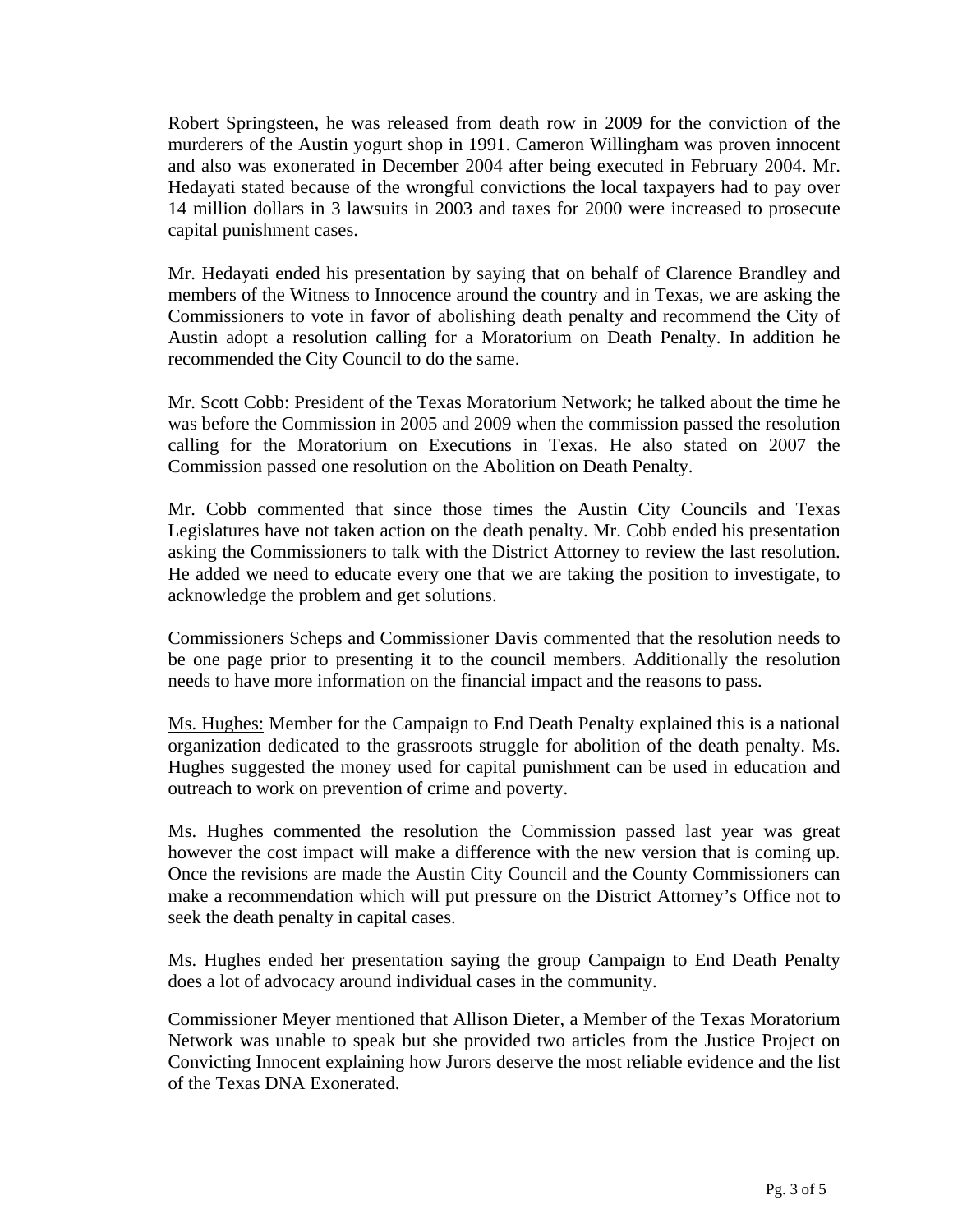### c. Adopt new Bylaws per Ordinance 20101209-003 relating to Boards & Commissions.

Commissioner Cortez stated the new adopted bylaws were approved. Commissioner Meyer motion, Commissioner Rhea second on a 7-0 vote.

#### **4. OLD BUSINESS**

 a. Update on the proposal to host the 2011 International Association of Official Human Rights Agency (IAOHRA) - conference in Austin.

 Commissioner Scheps spoke on a meeting that was held at the Equal Employment Fair Housing Office with members of IAOHRA. She stated clarification was given regarding the roles between the national and local groups, the creation of working groups, the logistics and the program for the next International conference and the definition of IAOHRA

 Commissioner Scheps mentioned the group met with Cliff Brown and other regarding funding opportunities and support resources. Also, she mentioned the tour to the LBJ Library, IAOHRA definition, and explained the purpose and history to the newest Human Rights Commission's member. Commissioner Scheps gave the conference's dates and explained how we are a host city.

Commissioner Cortez provided some general information about the speakers.

Mr. Arron Pyle a graduate student at  $U.T - who was a guest, offered to take care of the$ contacts at UT and agreed to join as a volunteer.

Carla Scales offered the Human Resources staff to assist during the conference.

Commissioner Scheps said that "Living the Legacy – Honoring the Past" is the conference theme from the Civil Rights Act of 1964.

b. Discussion on the homeless issue in Austin as per our annual work plan and working with the Women's Commission.

Commissioner Scheps discussed the work plan and stated it is a work in progress.

c. Discussion on the Annual Work Plan

Commissioner Cortez said they are still working on having the HRC retreat on Saturday March 19, 2011. Location will be announced.

Commissioner Cortez requested Tony Robertson have reports regarding mediation cases.

Tony stated he will provide the reports which will help to understand the process.

Commissioner Cortez inquired about business cards for the commissioners and suggested ordering them without the City of Austin seals.

Tony Robertson talked about the hearing process of Marcus Marshall V. Six Lounge and stated the complaint is going to mediation.

Carla Scales clarified that the City of Austin Law Department is working with the Six Lounge concerning the mediation process. The process was on hold during November and December until the Administrator was selected.